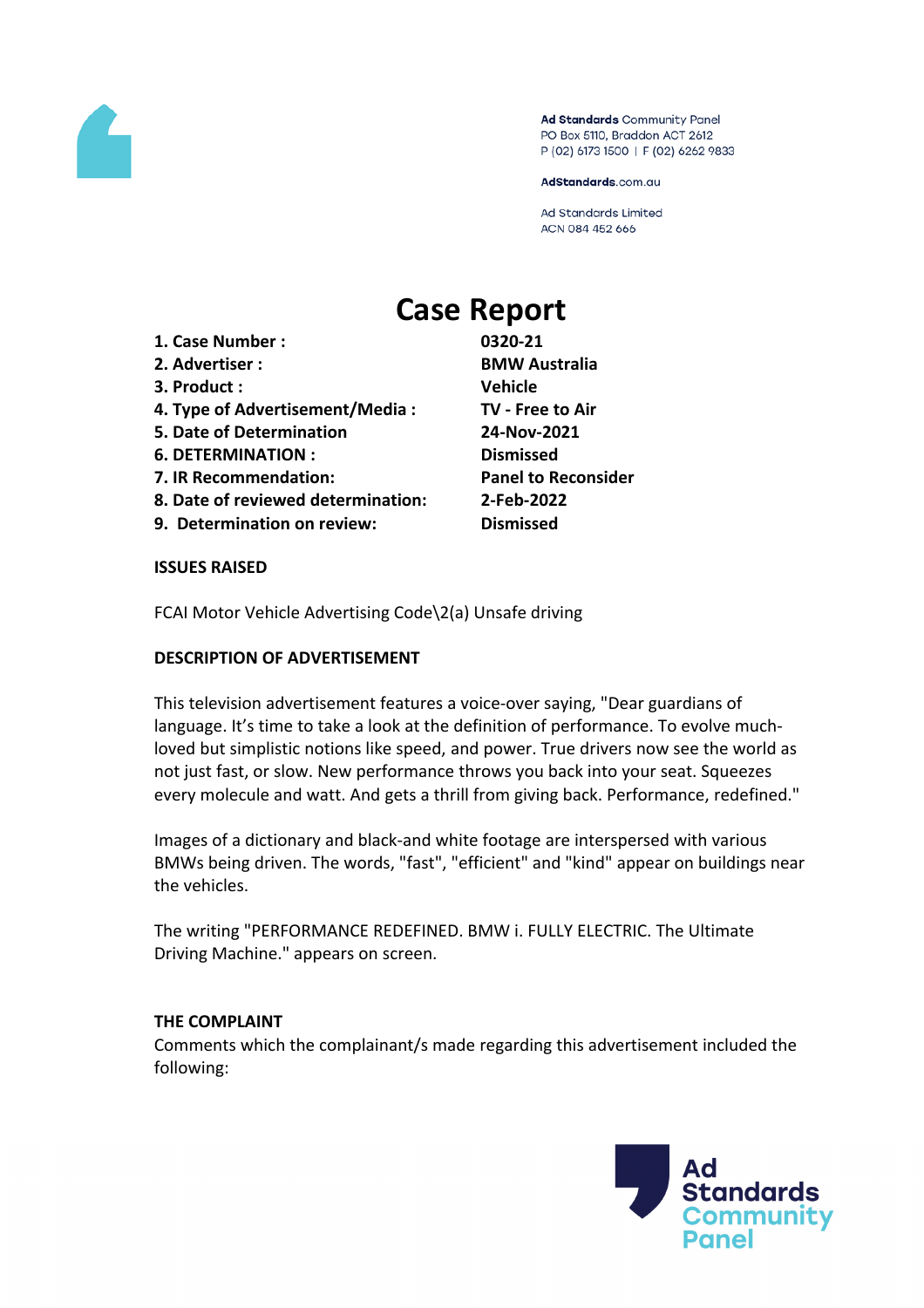

*Primarily because the white BMW is seen changing lanes, straddling and crossing a broken line without using an indicator.* 

*2. GENERAL PROVISIONS*

*Advertisers should ensure that advertisements for motor vehicles do not portray any of the following:*

*(a) Unsafe driving, including reckless and menacing driving that would breach any Commonwealth law or the law of any State or Territory in the relevant jurisdiction in which the advertisement is published or broadcast dealing with road safety or traffic regulation, if such driving were to occur on a road or road-related area, regardless of where the driving is depicted in the advertisement.*

*[Examples: Vehicles travelling at excessive speed; sudden, extreme and unnecessary changes in direction and speed of a motor vehicle; deliberately and unnecessarily setting motor vehicles on a collision course; or the apparent and deliberate loss of control of a moving motor vehicle.]*

*AND*

*(c) Driving practices or other actions which would, if they were to take place on a road or road-related area, breach any Commonwealth law or the law of any State or Territory in the relevant jurisdiction in which the advertisement is published or broadcast directly dealing with road safety or traffic regulation. [Examples: Illegal use of hand-held mobile phones or not wearing seatbelts in a moving motor vehicle. Motorcyclists or their passengers not wearing an approved safety helmet while the motorcycle is in motion.]*

*Additionally the FCAI GUIDANCE TO ADVERTISERS states:*

*Clause 2(a): Unsafe driving:*

*Advertisers should ensure that advertisements do not depict, encourage or condone dangerous, illegal, aggressive or reckless driving. Advertisers need to be mindful that excessive speed is a major cause of death and injury in road crashes and accordingly should avoid explicitly or implicitly drawing attention to the acceleration or speed capabilities of a vehicle.*

*Advertisers should not use references to the speed or acceleration capabilities of a motor vehicle*

*BMW is clearly advertising that the BMW "goes beyond simplistic notions of speed" and that a key factor of performance is that the vehicles are "fast".*

# **THE ADVERTISER'S RESPONSE**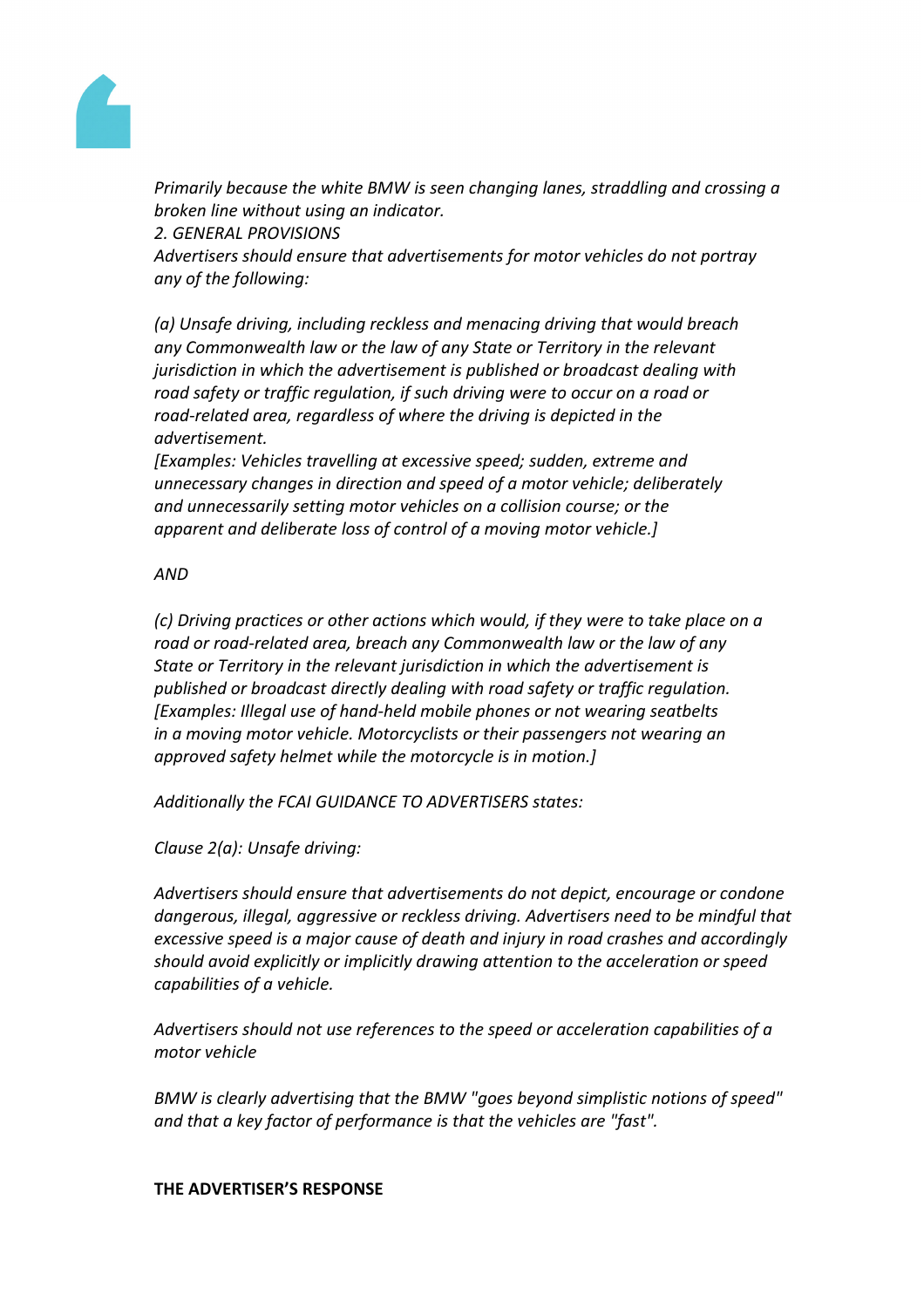

Comments which the advertiser made in response to the complainant/s regarding this advertisement include the following:

*The complaint refers to the shot found at 19 second mark for the TVC that depicts a white BMW i4 seen changing lanes without using an indicator. In addition, the complaint makes reference to BMW Australia promoting speed or acceleration capabilities of a motor vehicle (for example, "0-100 km/h in 6.5 seconds") on a public road where the driving is depicted.*

*A potential breach of the requirements of FCAI Motor Vehicle Advertising Code\2(a) and 2(c) Unsafe driving\unsafe driving that would breach road rule.*

*BMW Australia provides its substantive response below.*

*Section 2(a) of the FCAI Motor Vehicle Advertising Code: Depiction of a motor vehicle travelling across lanes*

*The notice sets out under the heading "issues raised to date" that the relevant complaint related to a potential breach of the items 2(a) and 2(c) of the FCAI Motor Vehicle Advertising Code (Unsafe driving).*

*Items 2(a) of the Code sets out that "Unsafe driving, including reckless and menacing driving that would breach any Commonwealth law or the law of any State or Territory in the relevant jurisdiction in which the advertisement is published or broadcast dealing with road safety or traffic regulation, if such driving were to occur on a road or road-related area, regardless of where the driving is depicted in the advertisement."*

*Notwithstanding this, BMW Australia submits that the depicted behaviour should not offend the code.*

*Whilst the road depicted in the advertisement has a dividing line, the shot was filmed on closed roads and under safe driving conditions at safe speeds. Depicted in the advertisement has a clear line of sight for the road ahead and is not driving towards a blind corner or over a horizon.*

*Accordingly, BMW Australia submits that there is no depicted practice or other action which would breach a law of a Commonwealth or State or Territory.*

*Section 2(a) of the FCAI Motor Vehicle Advertising Code: Use of the word "fast"*

*With regard to the allegation that BMW Australia is promoting the speed or acceleration capabilities of a motor vehicle, BMW Australia allows that it has used the word "fast" to describe the redefinition of performance motoring in an age of electrification, but denies that it breaches the Code by doing so.*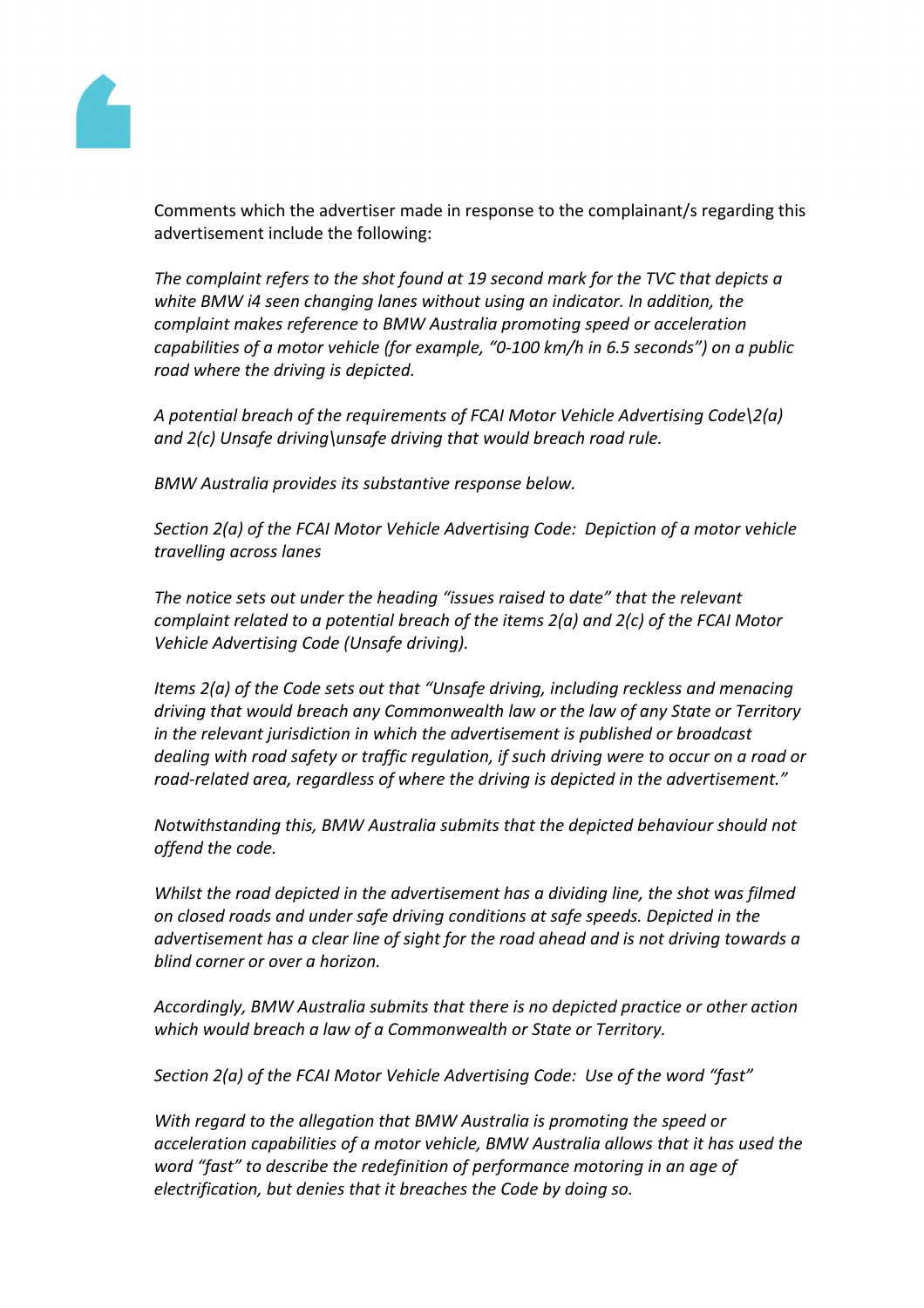

*BMW Australia notes that the Code provides guidance to advertisers that they "should not use references to the speed or acceleration capabilities of a motor vehicle (for example, "0-100 km/h in 6.5 seconds") on a public road where the driving depicted and the reference to such capabilities would contravene clause 2(a)".*

*In response, BMW Australia submits that:*

- *a) The word "fast" is synonymous with concepts of immediacy and responsiveness, and not necessarily only with the concept of speed and acceleration;*
- *b) BMW Australia does not at any time in the relevant advertisement make any claim about the acceleration capabilities of the vehicle in quantifiable terms such as in the time taken to reach 100km/h from a stationary position;*
- *c) any allegation of depiction of unsafe driving which would offend clause 2(a) of the Code is restricted to the position of the vehicle across two lanes of a closed road, and is completely unrelated to the speed at which the vehicle is depicted to be travelling; and*
- *d) there is no depiction of any vehicle travelling at unsafe speed at any point in the advertisement.*

*Issues raised to date – section 2(c) of the FCAI Motor Vehicle Advertising Code*

*Item of 2(c) of the Code sets out that "Driving practices or other actions which would, if they were to take place on a road or road-related area, breach any Commonwealth law or the law of any State or Territory in the relevant jurisdiction in which the advertisement is published or broadcast directly dealing with road safety or traffic regulation."*

*BMW Australia repeats its submission above relating to the driving of the vehicle across lanes on a closed road.*

#### **THE DETERMINATION**

The Ad Standards Community Panel (Panel) was required to determine whether the material before it was in breach of the Federal Chamber of Automotive Industries Voluntary Code of Practice for Motor Vehicle Advertising (the FCAI Code).

The Panel noted the complainant's concern that the advertisement features a strong suggestion that vehicles are going to race, and in particular focuses on the speed capabilities of the vehicle.

The Panel viewed the advertisement and noted the advertiser's response.

#### **Is this an advertisement for a motor vehicle?**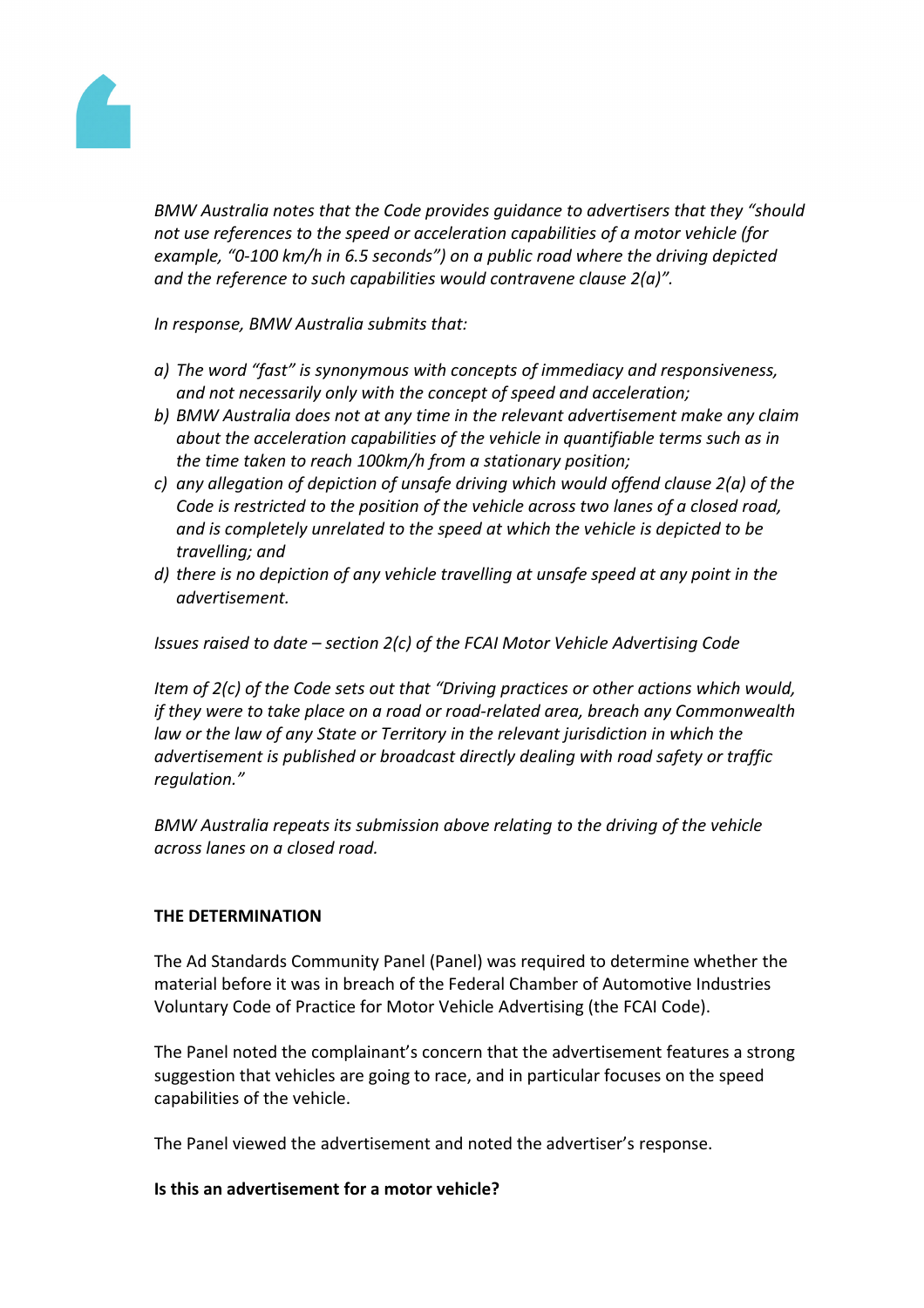

The Panel considered whether the advertisement was for a motor vehicle. Motor vehicle is defined in the FCAI Code as meaning: "passenger vehicle; motorcycle; light commercial vehicle and off-road vehicle". The Panel determined that the BMW i4 vehicle depicted as a Motor Vehicles as defined in the FCAI Code.

The Panel determined that the material before it was an advertisement for a motor vehicle and therefore that the FCAI Code applied.

The Panel noted that the complainant had specifically referred to the Clause 2(c) of the FCAI Code however considered that the complaint was more appropriately considered under Clause 2(a).

**Clause 2(a): Advertisements for motor vehicles do not portray ...unsafe driving, including reckless or menacing driving that would breach any Commonwealth law or the law of any State or Territory in the relevant jurisdiction in which the advertisement is published or broadcast dealing with road safety or traffic regulation, if such driving were to occur on a road or road-related area, regardless of where the driving is depicted in the advertisement.**

# Changing lanes

The Panel noted the complainant's concern that the advertisement depicts a vehicle changing lanes without indicating.

The Panel noted that the vehicle in question is depicted on screen for approximately one second and is shown to be changing lanes, from the left to the right. The Panel noted that the road depicts a broken line, indicating that changing lanes is allowed.

The Panel noted that it was possible that the scene was shown in between the flashing of an indicator, as the scene is very brief.

The Panel noted the Australian Road Rules which state:

# *"48 Giving a right change of direction signal*

*(1) Before a driver changes direction to the right, the driver must give a right change of direction signal in accordance with rule 49 for long enough to comply with subrule (2) and, if subrule (3) applies to the driver, that subrule. Offence provision.*

*Note: Changes direction to the right is defined in rule 45 (3).*

*(2) The driver must give the change of direction signal for long enough to give sufficient warning to other drivers and pedestrians.*

*(3) If the driver is about to change direction by moving from a stationary position at the side of the road or in a median strip parking area, the driver must give the change of direction signal for at least 5 seconds before the driver changes direction.*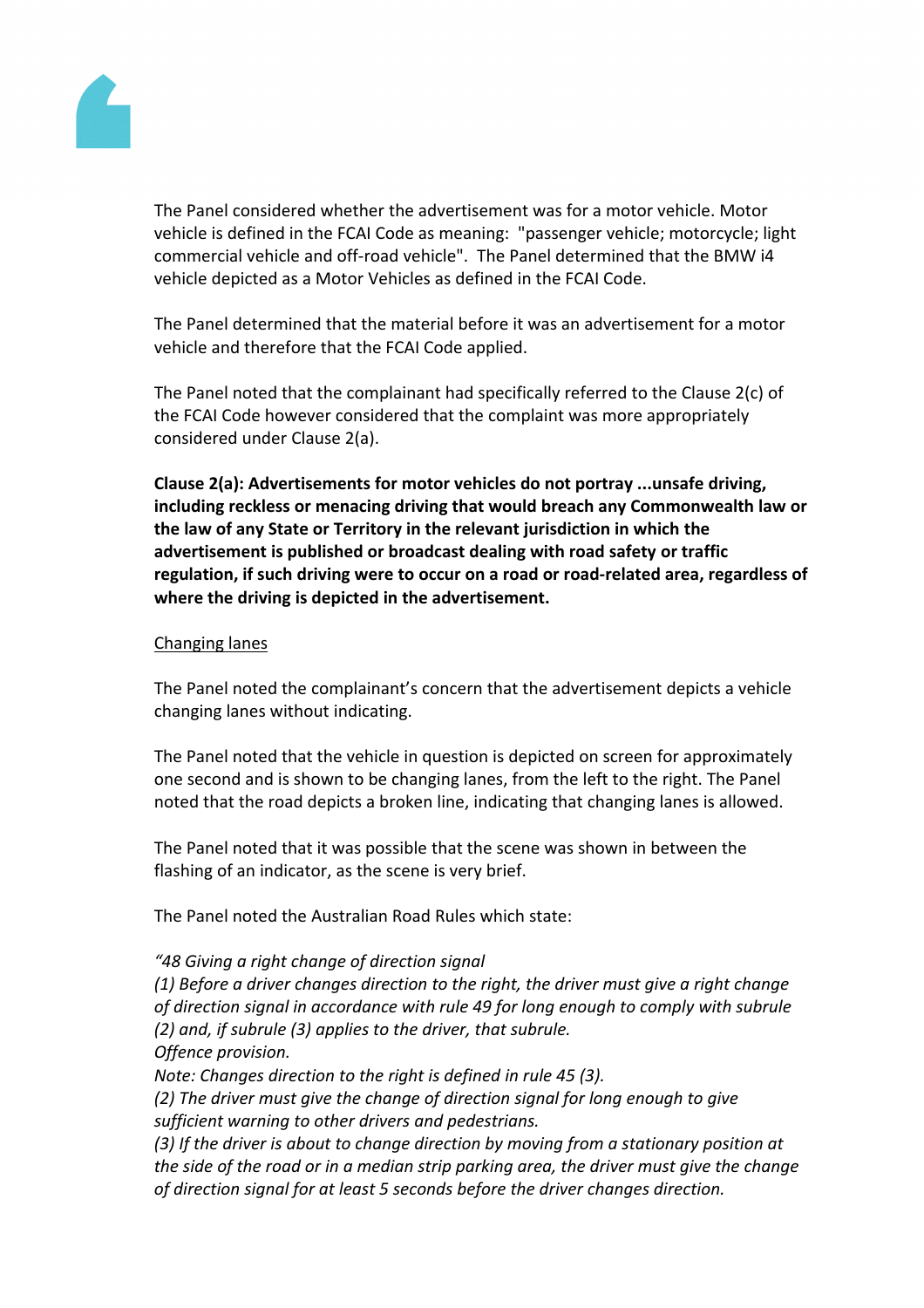

*49 How to give a right change of direction signal (1) The driver of a vehicle must give a right change of direction signal by operating the vehicle's right direction indicator lights."*

The Panel noted that there is no rule about a driver indicating while performing an action such as changing lanes, only that they must indicate for a reasonable time before beginning the action.

The Panel considered that in the context of a one second scene in which it is unclear whether the vehicle is currently indicating or indicated for sufficient time prior to changing lanes, the advertisement did not depict unsafe driving.

# Speed

The Panel noted the complainant's concern regarding references to speed and their referral to the Guidance Note.

The Panel noted that the Guidance Note for this Section of the Code includes:

*"Advertisers should ensure that advertisements do not depict, encourage or condone dangerous, illegal, aggressive or reckless driving. Advertisers need to be mindful that excessive speed is a major cause of death and injury in road crashes and accordingly should avoid explicitly or implicitly drawing attention to the acceleration or speed capabilities of a vehicle.*

*"Advertisers should not use references to the speed or acceleration capabilities of a motor vehicle (for example, "0-100 km/h in 6.5 seconds") on a public road where the driving depicted and the reference to such capabilities would contravene clause 2(a). Depictions of such capabilities in a closed-circuit environment must comply with clause 3"*

The Panel noted the advertiser's response and noted the voiceover of the advertisement.

The Panel considered that while there are broad references to speed and power, these references do not encourage or condone unsafe or reckless driving.

# **Clause 2(a) conclusion**

The Panel determined that the advertisement did not breach Clause 2 (a) of the FCAI Code.

# **Conclusion**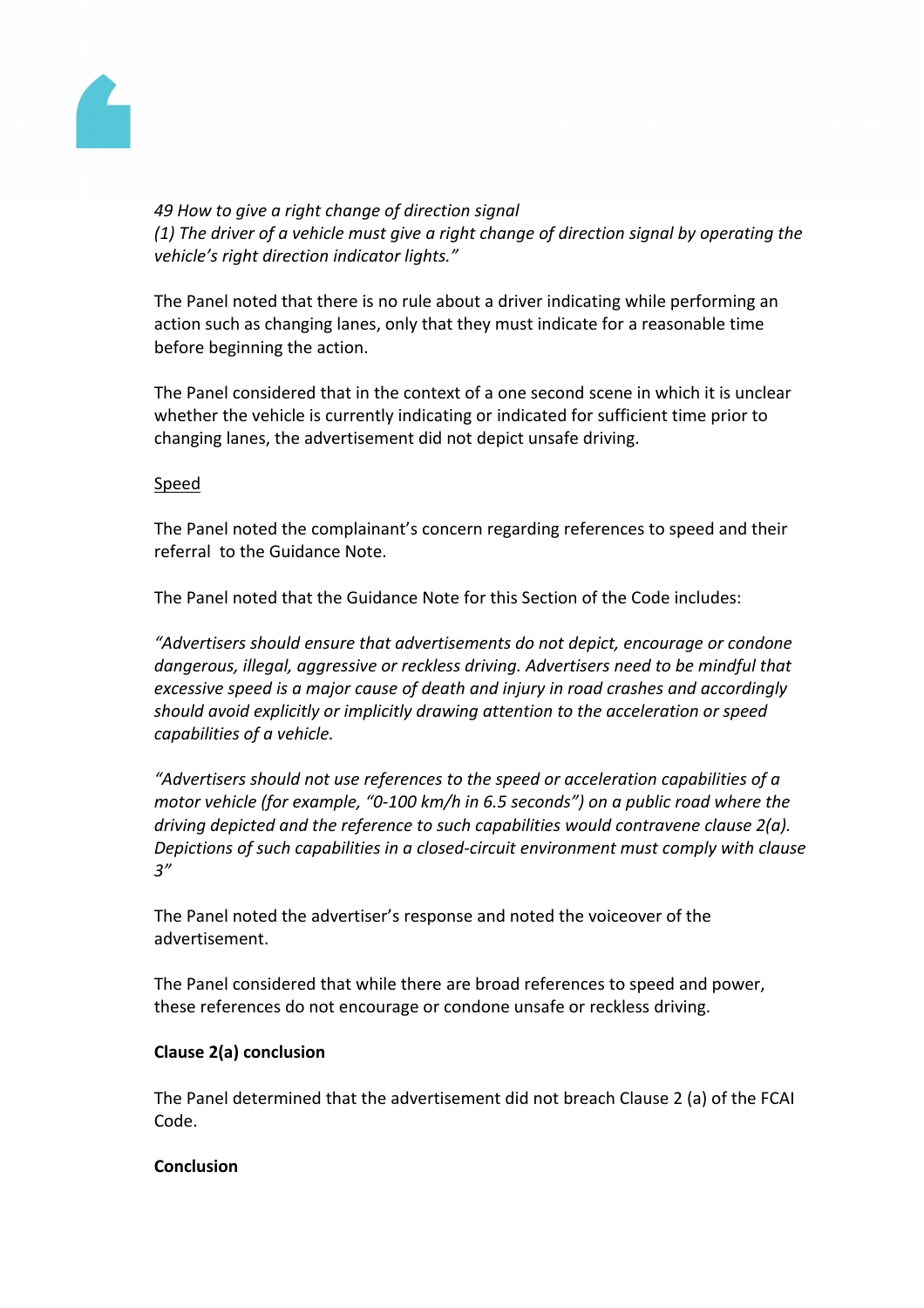

Finding that the advertisement did not breach any other section of the FCAI Code the Panel dismissed the complaint.

# **INDEPENDENT REVIEWER'S RECOMMENDATION**

I recommend that the Community Panel review its determination, on two matters:

- whether lane changing by a vehicle depicted in the advertisement was in breach of clause 2(a) of the *Voluntary Code of Practice for Motor Vehicle Advertising*, which provides that an advertisement for a motor vehicle should not portray unsafe driving
- whether the advertisement implicitly promotes the speed capability of the vehicle as a desirable feature, and if so whether that is in breach of the Code requirement that an advertisement should not portray unsafe driving.

I recommend that Ad Standards take account of observations made in this report regarding the interaction of the Code and the Explanatory Notes to the Code, and its relevance to the vexed issue of the application of the Code to advertisements that explicitly or implicitly refer to vehicle speed.

# **Complaint**

This was a complaint made on 18 October 2021 about a television advertisement for a BMW i electric motor vehicle that appeared on a free-to-air channel.

The complainant alleged two breaches of the Code, which is promulgated by the Federal Chamber of Automotive Industries (FCAI). The Ad Standards Community Panel considers complaints relating to compliance with the FCAI Code.

The two alleged breaches of the Code were:

 *Lane changing*: The advertisement shows a BMW vehicle changing lanes, across a broken line from left to right, without the right indicator light flashing. This scene is approximately one second in length in an advertisement that is thirty seconds in length.

The complainant alleged that this was a breach of clauses 2(a) and 2(c) of the FCAI Code, which provide in part:

*Advertisers should ensure that advertisements for motor vehicles do not portray any of the following:*

*(a) Unsafe driving, including reckless and menacing driving that would breach any Commonwealth law or the law of any State or Territory in the relevant*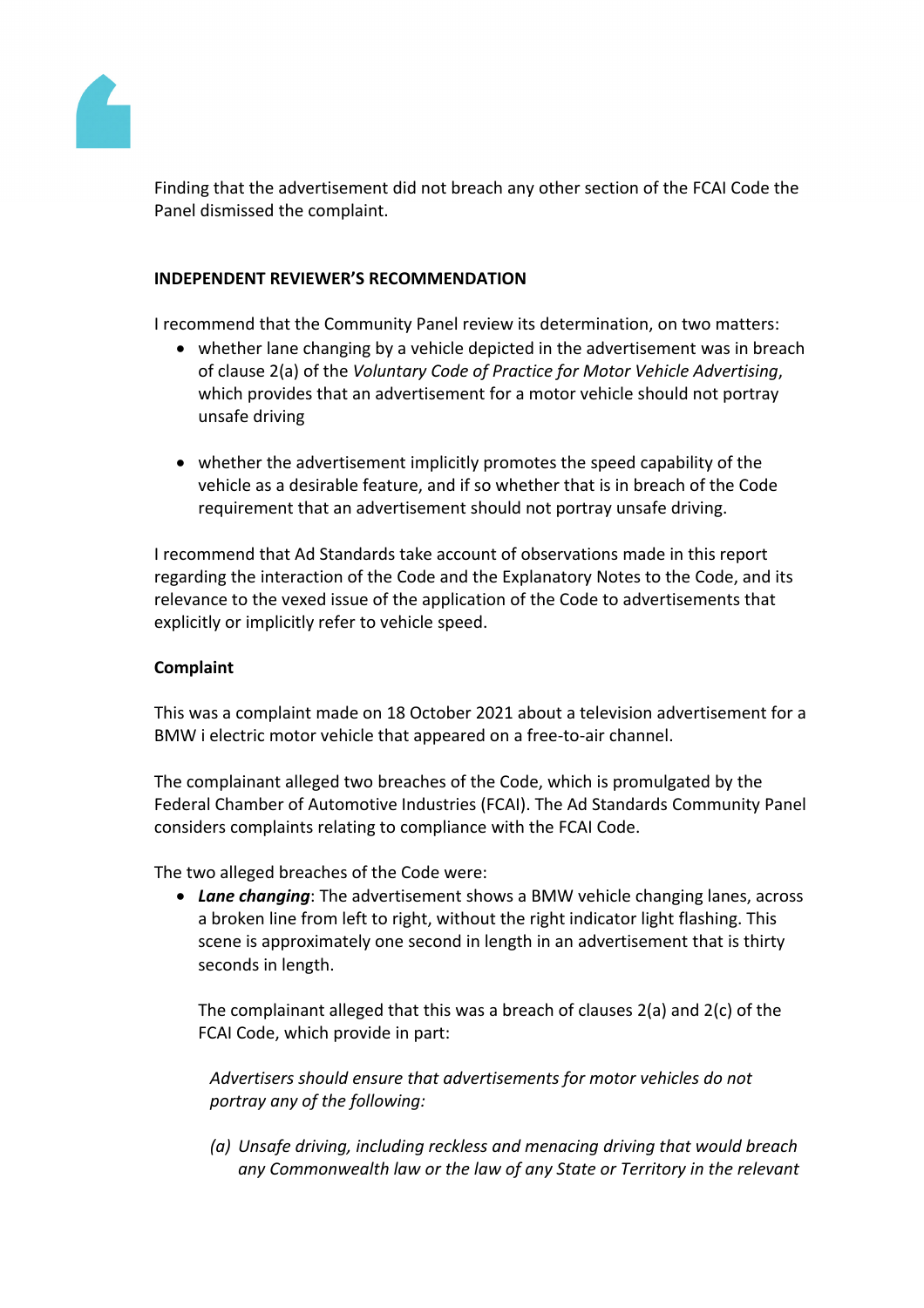

*jurisdiction in which the advertisement is published or broadcast dealing with road safety or traffic regulation, if such driving were to occur on a road …*

- *(c) Driving practices or other actions which would, if they were to take place on a road or road-related area, breach any Commonwealth law or the law of any State or Territory in the relevant jurisdiction in which the advertisement is published or broadcast dealing with road safety or traffic regulation.*
- *Speed*: The advertisement contained a couple of references to vehicle speed. The most direct reference is that the BMW vehicle is driven past buildings that display the words '*fast'*, '*efficient'*, '*kind'*. The indirect references to speed are in two voice-over comments in the advertisement – that the definition of vehicle performance must go beyond '*much loved but simplistic notions like speed, and power*' and '*True drivers now see the world as not just fast, or slow'*.

The complainant alleged that this was a breach of clause 2(a) of the FCAI Code requiring that advertisers should not portray '*unsafe driving'*. The Code provides examples that may breach clause 2(a), including '*Vehicles travelling at excessive speed*' and '*People driving at speeds in excess of speed limits in the relevant jurisdiction'*. The complainant did not allege any breach of those examples, but referred instead to FCAI guidance on unsafe driving in the Explanatory Notes to the Code:

*Advertisers need to be mindful that excessive speed is a major cause of death and injury in road crashes and should avoid explicitly or implicitly drawing attention to the acceleration or speed capabilities of a vehicle.*

# **Community Panel decision**

The Community Panel dismissed both elements of the complaint in a decision on 24 November 2021:

 *Lane changing*: The Panel referred to the Australian Road Rules (that are adopted in Australian jurisdictions). Rule 49 provides that a change of direction to the right must be given '*by operating the vehicle's right direction indicator lights*'. Rule 48 provides that this indication must be given '*for long enough to give sufficient warning to other drivers and pedestrians'*.

The Panel noted that the requirement did not apply while the lane changing action was being performed, but '*for a reasonable time before beginning the action'*. Further, in the context of the one second scene in the advertisement, the Panel said *'it is unclear whether the vehicle is currently indicating or indicated for sufficient time prior to changing lanes*'. The Panel accordingly determined that the advertisement did not portray unsafe driving.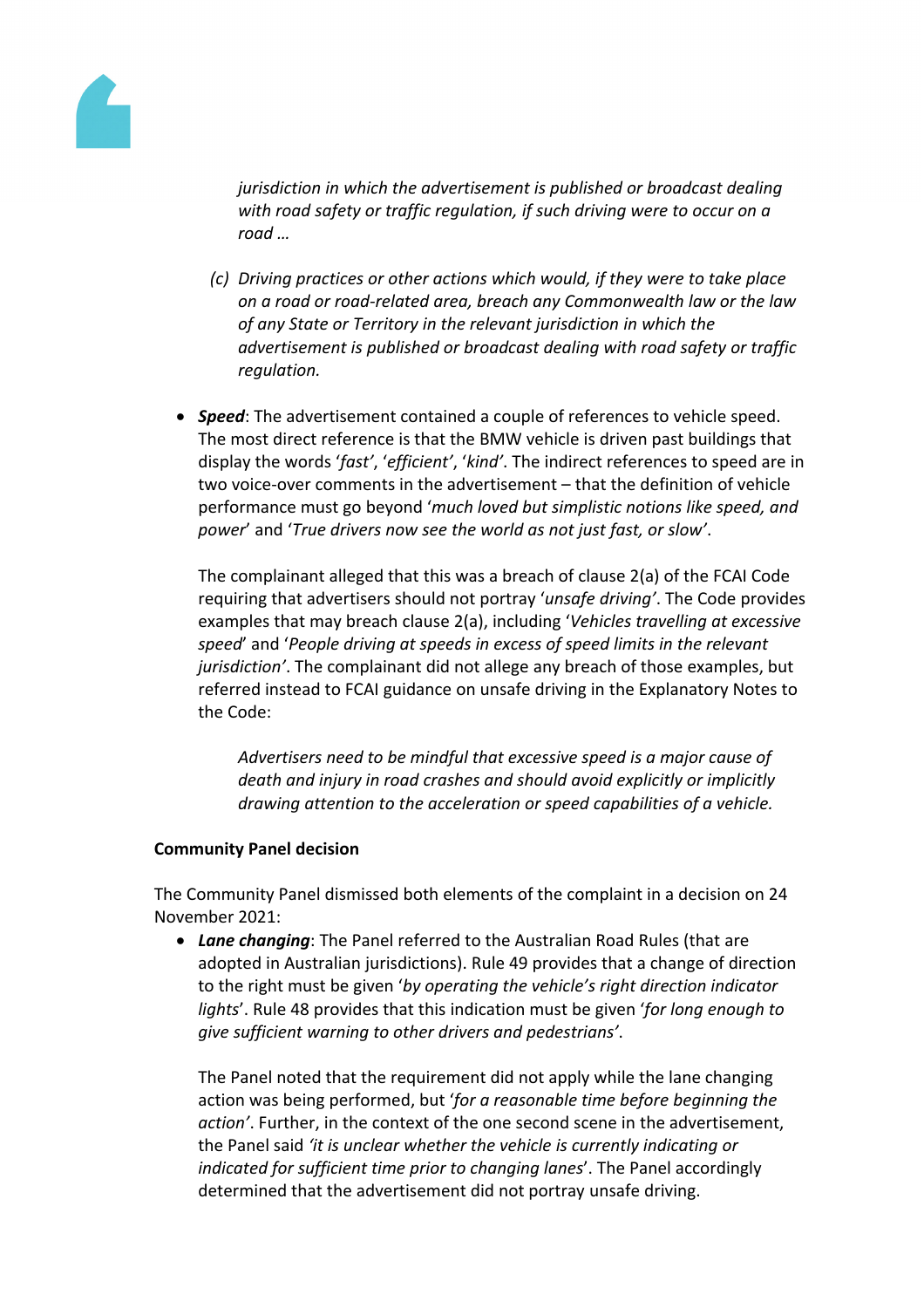

 *Speed*: The Panel determined that the broad references to speed and power in the advertisement '*do not encourage or condone unsafe or reckless driving'*.

#### **Request for review**

The complainant's request for review made the following points:

 *Lane changing*: The complainant relies on a letter dated December 2021 addressed to the complainant and authored by the Chief, Centres for Road Safety and Maritime Safety in the NSW Department of Transport. The Chief advised that he had viewed the advertisement and was of the opinion that it depicted noncompliance with the Road Rules (but added a caveat that Transport for NSW is not qualified or authorised to determine whether an advertisement breaches an advertising standard). The Chief's opinion that a breach of the Road Rules was depicted was explained as follows:

*These rules apply so that drivers give other road users reasonable and consistent notice of their intention to change lanes, both before and while they are completing a change of direction, to reduce the risk of a crash*.

 *Speed*: The complainant does not directly address the brief reasoning of the Community Panel that the broad references in the advertisement to speed and power do not encourage or condone unsafe or reckless driving. Instead, the complainant explains his reliance on the guideline statement in the FCAI Explanatory Notes to the Code that advertisements should not draw attention to the acceleration or speed capabilities of a vehicle. The complainant observes that BMW is a '*serial offender and promoter of speed', 'they promote speed in every possible shape or form'* and *'speed is the biggest killer on our roads*'.

The complainant notes two previous decisions of the Advertising Standards Board, discussed below and in which he was a complainant, that dismissed complaints that similarly relied on the FCAI guidance rather than on the terms of the Code. In both decisions the Independent Reviewers were critical of a misalignment of the Code and the Explanatory Notes. It was recommended that action be taken to review the Code.

The complainant also included a 2018 letter sent to him by the Minister for Infrastructure and Transport, the Hon Michael McCormick MP. The Minister noted that the FCAI Code had been introduced '*in response to government and community concerns about the portrayal of unsafe driving practices such as speeding'*. The Minister acknowledged that it may be appropriate to review the Code to examine if it appropriately addresses vehicle speed and acceleration.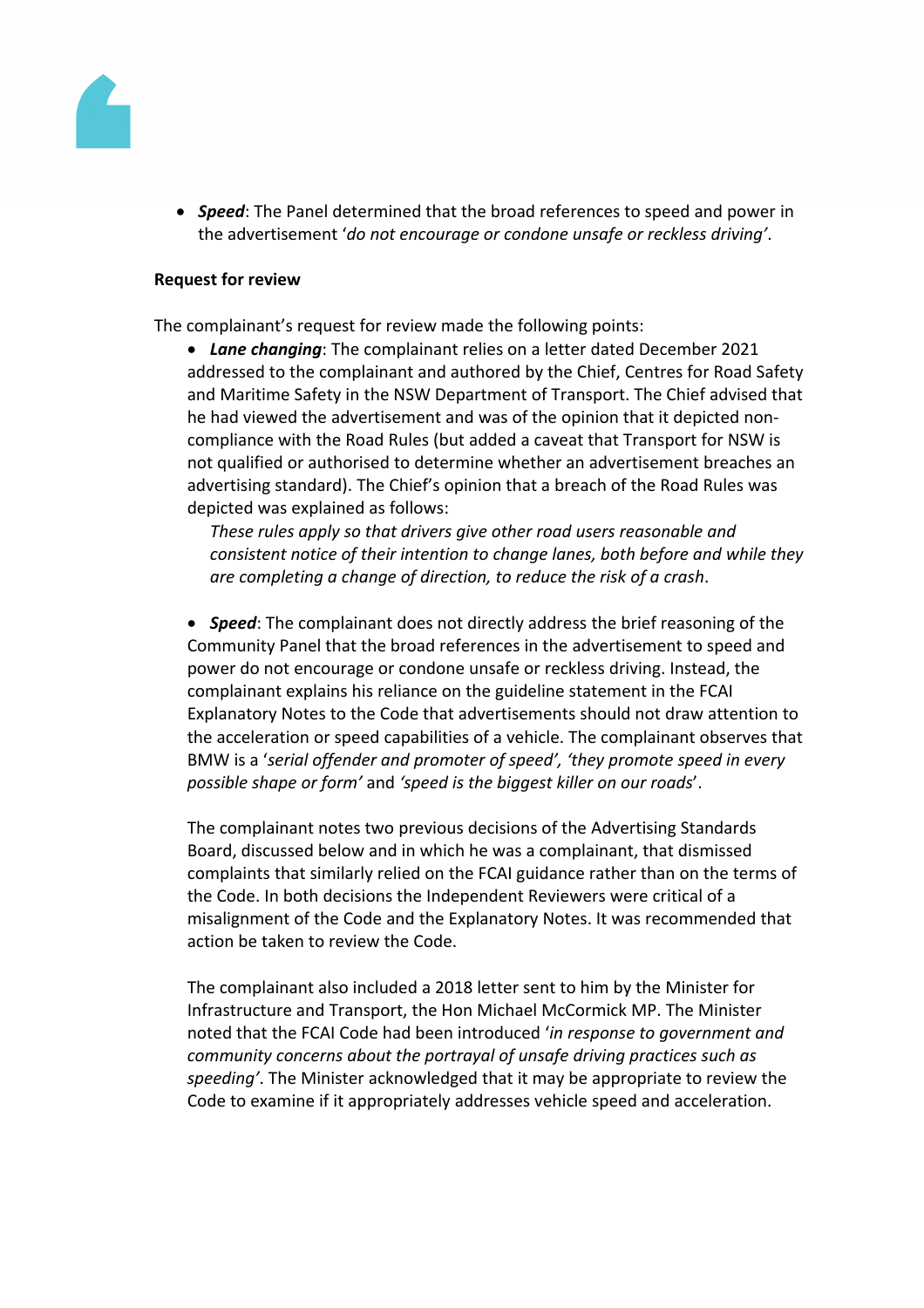

The complainant accepts that it may be futile to base his application for review on a breach of the Explanatory Notes. He asks the Independent Reviewer in this case to endorse the remarks of previous Independent Reviewers.

# **The advertiser's response**

The advertiser (BMW Australia Limited) responded in similar terms to both the original complaint and the application for review. The advertiser observes that the application for review provides no additional grounds of objection to the advertisement. The advertiser also relies on the reasoning of the Ad Standards Community Panel.

The advertiser's main points are, in summary:

- The advertisement does not make any reference to the vehicle's acceleration capability
- The Road Rules impose an obligation to give sufficient warning to other drivers of a change of lane, but do not set out a positive obligation to maintain signalling throughout a lane change
- The contrary view expressed by the Chief of the NSW Centre for Road and Maritime Safety is an opinion that is not authoritative or binding on Ad **Standards**
- The depiction of the lane change in the advertisement was of extremely short duration and there is uncertainty as to whether there was any breach of the Road Rules.

The advertiser made an additional claim in its first response that should, in my view, be put to one side. It is that '*the shot was filmed on closed roads and under safe driving conditions at safe speeds [and with] a clear line of sight for the road ahead'*. That may be the case, but it is speculative for a viewer to draw that inference, particularly given the brevity of the clips that depicted vehicle movement. The Community Panel noted that claim but did not discuss it.

# **Analysis of the application for review**

# *Preliminary observations*

The role of the Independent Reviewer in the Ad Standards complaint and review process is to examine whether the Community Panel should review an earlier determination on the basis that

- there was a substantial flaw in the Panel's determination, or
- there is new and relevant evidence not earlier considered by the Panel that could have a significant bearing on its determination.

# *The Community Panel's decision as to lane changing*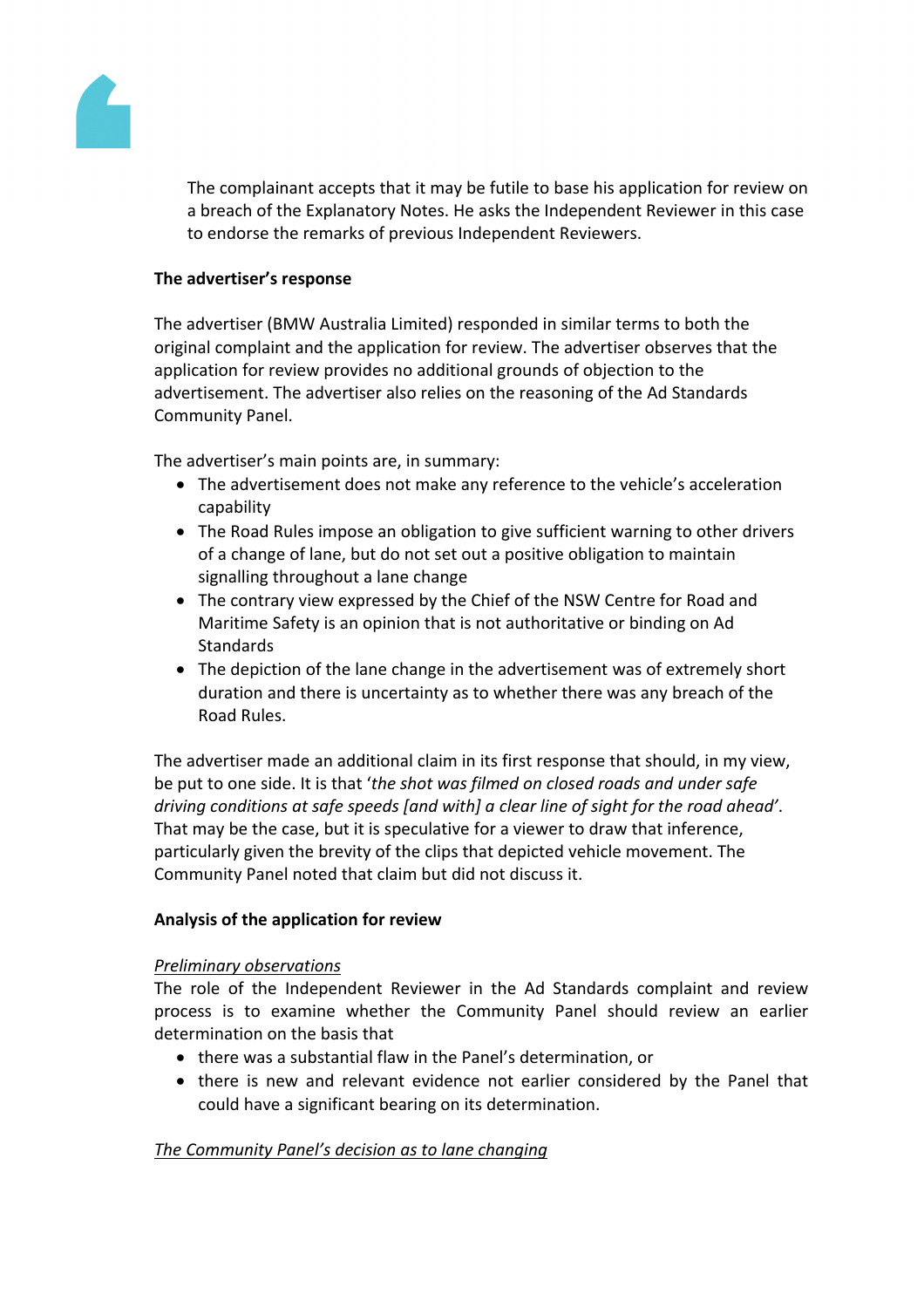

It is not in dispute in this case that the advertisement briefly depicted a vehicle changing lanes without the right indicator blinking. There are three points in contention:

- Do the Australian Road Rules require signalling to be maintained during a lane change?
- Bearing in mind the brief one second video clip of the lane change, is it reasonable to infer that signalling may have occurred both before the lane change commenced and during the lane change?
- Does the absence of any visual evidence of signalling constitute a depiction of unsafe driving?

As to the **first** issue, the Road Rules require that a change of direction be signalled '*for long enough to give sufficient warning to other drivers and pedestrians*'. I am not aware (from a brief internet search) as to whether there are any authoritative judicial rulings on the meaning of that requirement.

On general principle it is likely to be a question of fact and degree in individual cases as to whether the obligation to give '*sufficient warning'* means that signalling must be maintained for some period after the lane change has commenced. The Community Panel may have construed the requirement too rigidly in stating that the requirement is only to display signalling '*for a reasonable time before beginning the action'.* On the other hand, it is probably going too far to state (as the Chief of the NSW Centre for Road and Maritime Safety has stated) that signalling must continue '*both before and while they are completing a change of direction'*. I note that the NSW *Road User Handbook* (p 114) advises drivers to use the indicator signal '*to warn other drivers that you intend to move left or right'* and that '*you must indicate before you … move to the left or right*'.

There is, accordingly, no firm basis in this case for concluding that the advertisement contravened clause 2(a) or 2(c) of the Code by depicting driving on a public road in breach of an Australian road law.

As to the **second** issue, it is possible that signalling did occur either side of the one second clip in the advertisement. However, that is surmise. There is no factual basis in the advertisement for drawing that inference. The advertisement should be evaluated against the Code on the basis that it depicts a vehicle changing lanes without the right indicator blinking.

The **third** issue is whether the absence of signalling is a depiction of '*unsafe driving*'. I read clause 2(a) of the Code as applying generally to '*unsafe driving*', without the need to establish that it constitutes a breach of Australian road law. That would be the more normal reading of clause 2(a), having regard to both the punctuation in the clause and clause 2(c) which applies generally to driving practices that breach Australian road law. On this reading of clause 2(a), the reference to '*reckless and*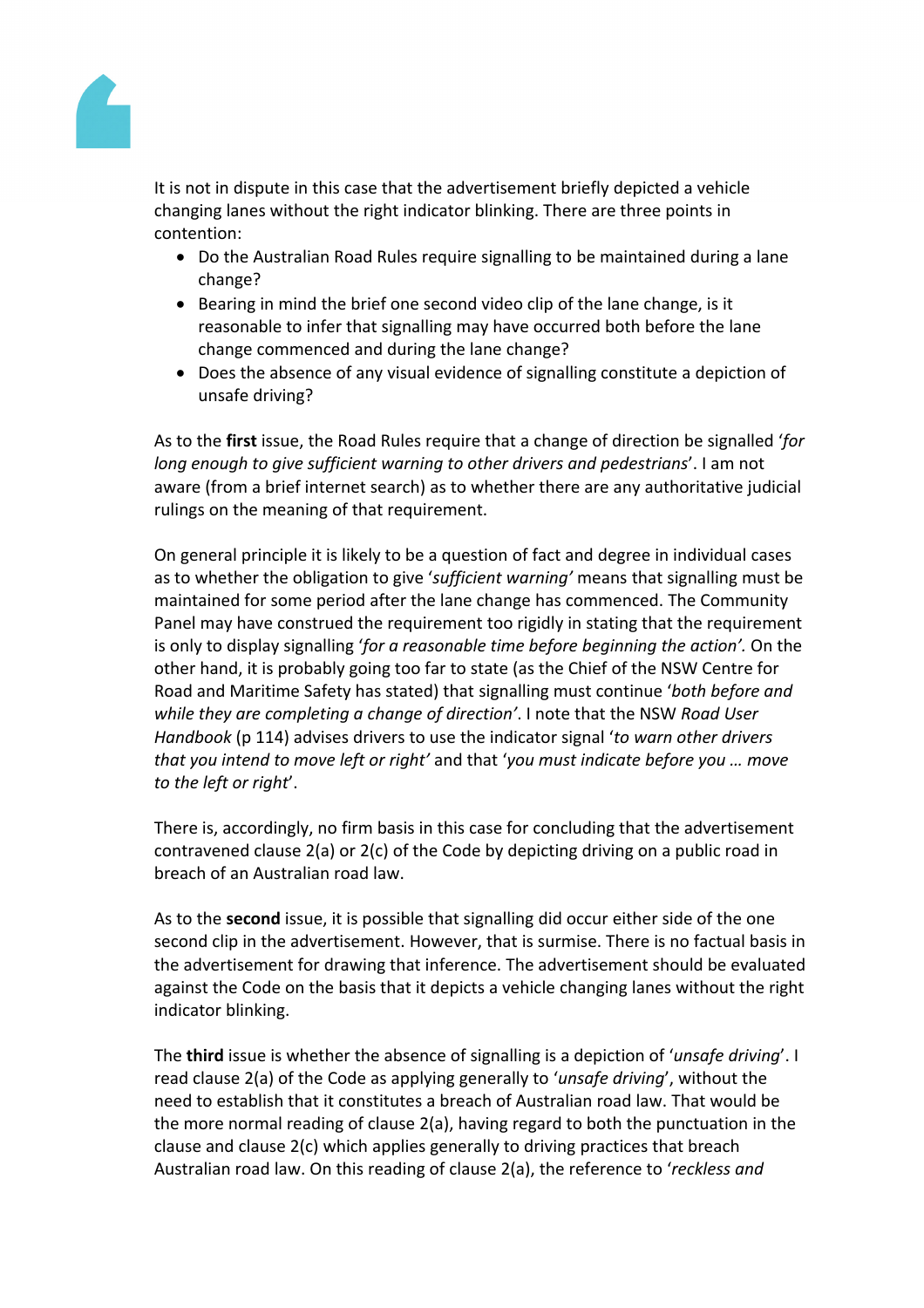

*menacing driving*' that breaches an Australian road law is simply an example of unsafe driving.

Consequently, the advertisement should be evaluated on the basis that (albeit briefly) it shows a vehicle on a two-lane road straddling a broken centre line, seemingly while undertaking a lane change. There is nothing in the advertisement to indicate that the vehicle has provided sufficient warning to other drivers. Accordingly, it is an open inference that the vehicle is being driven unsafely.

My view is that the Panel gave undue weight to the brevity of the lane change clip in the advertisement. If the video is frozen at the 19 second mark it shows a BMW straddling a centre line alongside a building that displays the word '*fast*'. The Code requires an advertiser not to display unsafe driving practices. There are strong public policy reasons for imposing that obligation on advertisers. If an advertisement, on its face, appears to breach that obligation, limited weight should in my view be given to a claim by the advertiser that the clip is brief and fails to capture signalling that may have occurred prior to the commencement of the clip.

I also believe that some weight can be given to the opinion of the Chief of the NSW Centre for Road and Maritime Safety that the advertisement depicts non-compliant driving. It is appropriate to have regard to his informed opinion without resolving whether he correctly explained the lane changing requirement in the Australian road rules.

In summary, my view is that the reasoning of the Community Panel is open to question, having regard to the form of the advertisement, the reliance placed by the panel on the brevity of the lane change clip, and the fundamentally important obligation imposed by the Code upon advertisers not to portray unsafe driving. I would treat this as a substantial flaw in the Panel's determination. I am also of the view that the Panel should take account of new evidence in the form of the NSW Chief of Road Transport Safety's view. I therefore recommend that the Community Panel review its determination.

# *The Community Panel's decision as to speed*

The complainant has in effect conceded that the references to speed in the advertisement do not contravene clause 2(a) of the Code. There is no factual basis for concluding that the vehicle speed depicted in the advertisement is in breach of Australian road law or is unsafe in the circumstances. There is no direct portrayal of unsafe or reckless driving.

The complainant's main concern is that the Code sets an inappropriate standard by referring only to '*unsafe driving*', without defining that term other than stating that it includes reckless and menacing driving that would breach an Australian road law.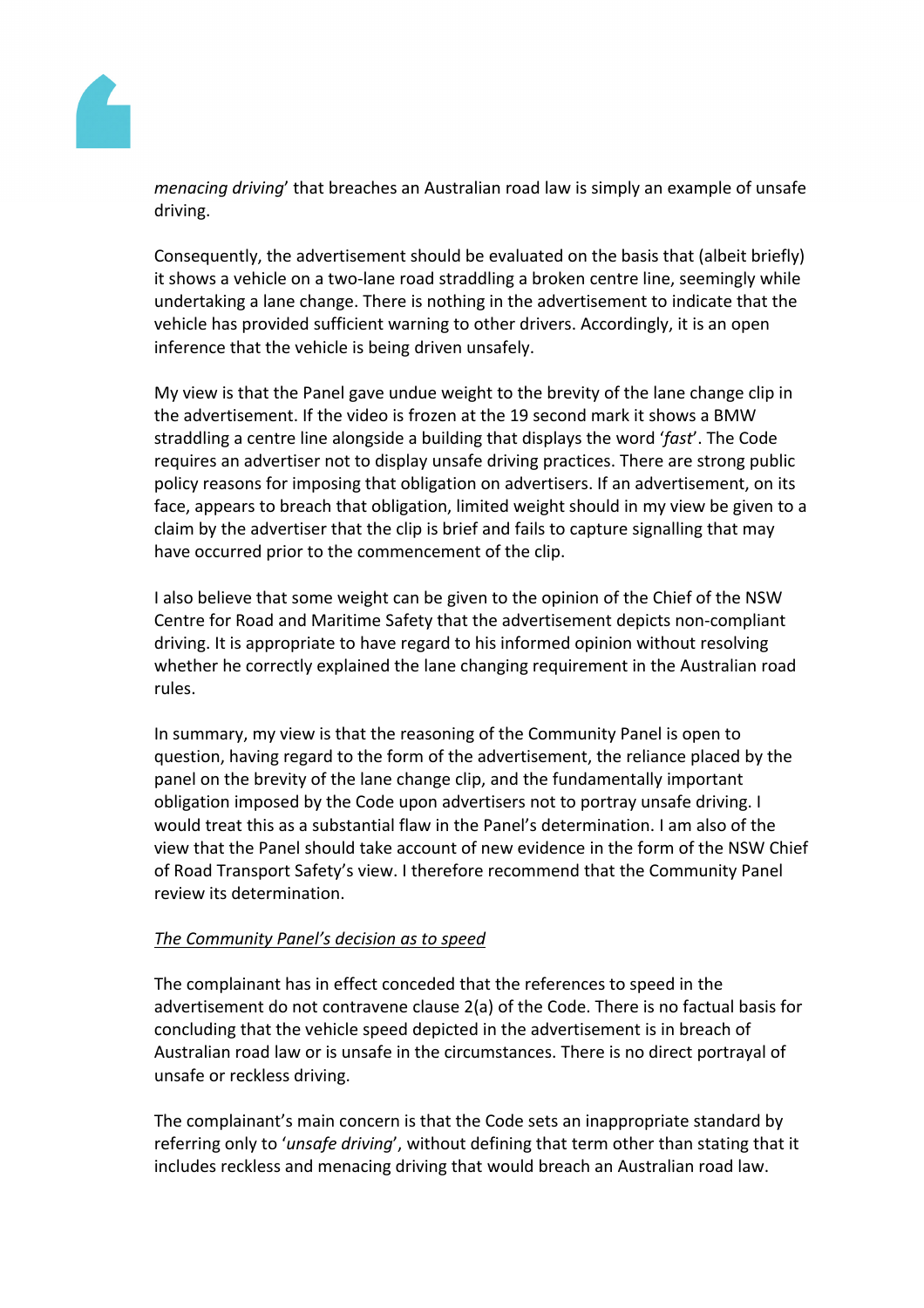

Examples given in the Code are excessive vehicle speed, extreme and unnecessary change in direction, and deliberate loss of vehicle control.

Whether '*unsafe driving*' should be construed more broadly is an open question. The FCAI Explanatory Notes seem to support a broader construction, as the following examples illustrate:

*Advertisers should … not depict, encourage or condone dangerous, illegal, aggressive or reckless driving.*

*[Advertisers] should avoid explicitly or implicitly drawing attention to the acceleration or speed capabilities of a vehicle.*

*In interpreting and applying the FCAI Code, the FCAI asks that advertisers consider both the explicit and implicit messages conveyed by an advertisement. Advertisers should make every effort to ensure that advertisements not only comply with the formal provisions of the FCAI Code, but are also consistent with the objectives and guidelines expressed in the Explanatory Notes which accompany the FCAI Code.*

It is at least arguable that the term '*unsafe driving*' can be construed broadly, consistently with the stated intention of FCAI, the author of the Code. On this approach, portrayal of speed and acceleration capability could contravene the Code. A residual difficulty, nevertheless, is that the Code uses the term '*portray'*, which ordinarily means to show, depict, represent or picture. It is doubtful that the term '*portray'* goes as far as the phrase used in the Explanatory Notes – '*depict, encourage or condone'*.

The prevailing view, in earlier decisions of the Advertising Standards Board and opinions of Independent Reviewers, is that there is a misalignment between the Code and the Explanatory Notes:

- *Case 289/08*: The Independent Reviewer expressed agreement with a submission from the advertiser '*that reliance on the explanatory material as a breach of the Code was to misuse it'.*
- *Case 0215/10*: The Board dismissed a complaint on the basis that, while a reference to speed capability '*is a clear breach of the spirit and intent of the Code … mention of the speed capability is not a breach of the substantive provisions of the Code'.* The Board asked that this issue be brought to the attention of the FCAI.

The Independent Reviewer in this case expressed a similar view: *'This advertisement [in referring to speed capability] makes a clear breach of the spirit and intent of the Code. … [T]his spirit and intent is not included in the Code but appears in the Explanatory Notes to the Code. …[I]gnoring this advice does not amount to a breach of the Code.'*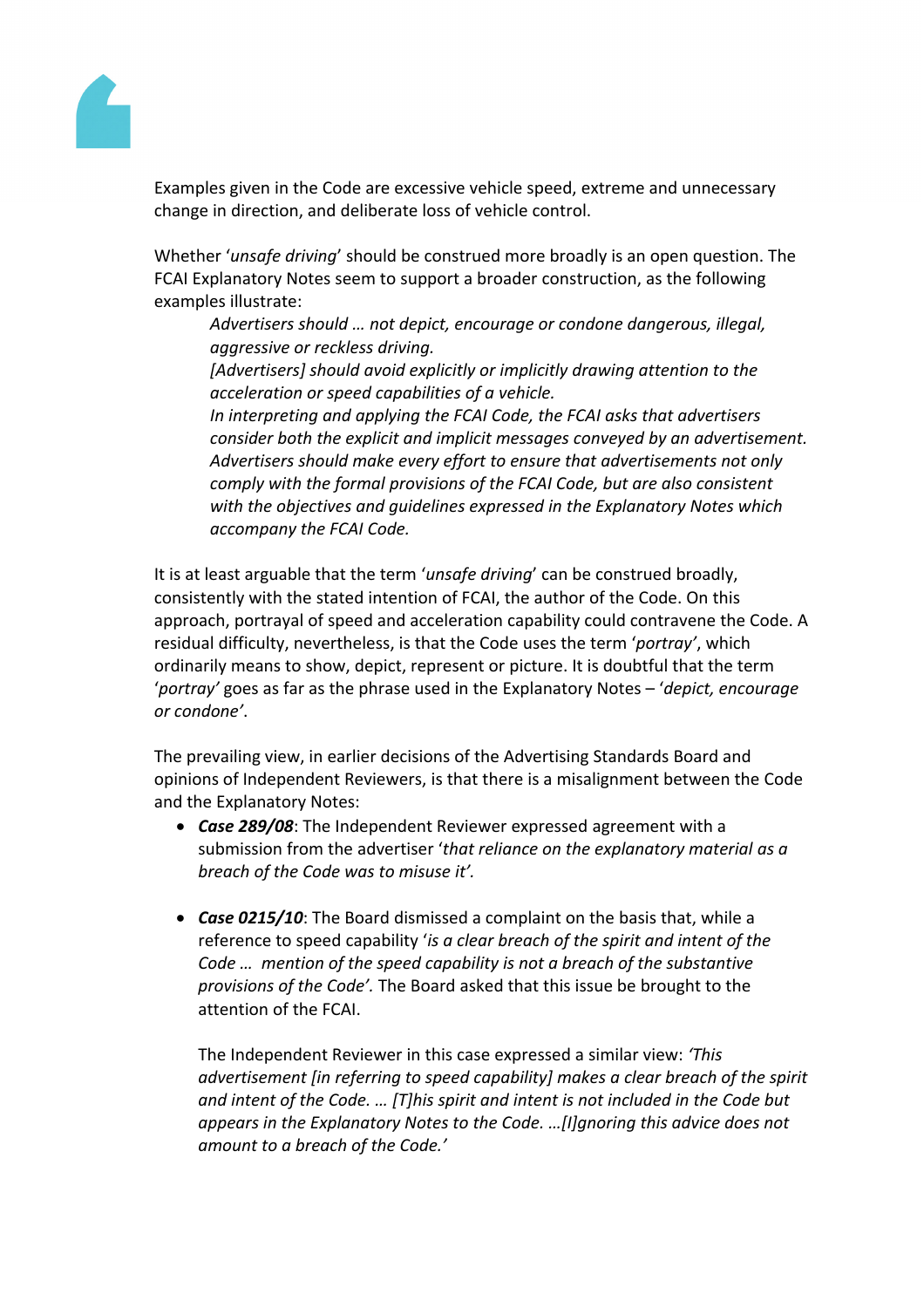

 *Case 0493/17*: In reviewing an advertisement that referred to the acceleration capability of a vehicle, the Board expressed the view that the guidance in the Explanatory Notes was *'a suggestion only'*, though the advertisement was '*on the border of what is acceptable in an advertisement for a vehicle of this nature'*.

The Independent Reviewer discussed the issue at some length, commenting: *'The actual situation is, and has been for some years, that the Board does not interpret Explanatory Notes as part of the substantive provisions of the FCAI Code and, accordingly, takes the view that it can only find a breach of the substantive Code provisions and not of the Explanatory Memorandum.'* The Independent Reviewer did not disagree with the Board's '*longstanding position'*, commenting only that the '*misalignment'* of the Code and Explanatory Notes has been '*an ongoing frustration'* and that it was to be hoped the FCAI will act speedily to resolve the misalignment.

As noted earlier, the complainant in the present matter also drew this issue to the attention of the Commonwealth Minister for Infrastructure and Transport, who wrote to the complainant in August 2018 expressing concern that advertisements could refer to acceleration capability contrary to the specific guidance in the Explanatory Notes. The Minister noted that he had conveyed his concerns to the FCAI.

I conclude with three observations:

- 1. While acknowledging the consistent reasoning of the Panel and the Independent Reviewers in earlier cases, my view is that there may be greater latitude to construe the phrase '*unsafe driving*' by reference to the guidance given in the Explanatory Notes. The term '*unsafe driving*' is potentially broad, and on my reading of the Code is not limited to driving that is in breach of Australian road law (which is given only as an example of unsafe driving). It may therefore be open to a Community Panel to have regard to the formal guidance provided by the FCAI, the author of the Code, as to what comes within unsafe driving (notably excessive speed and rapid acceleration).
- 2. The better approach, nevertheless, may be a revision of the Code to spell out more clearly what is meant by unsafe driving. The term is not defined in the Code. It is unhelpful that the only examples given are of unlawful driving practices, since those are separately covered by the wording of both clauses 2(a) and 2(c) of the Code. Furthermore, thought should be given to replacing the term '*portray'* in clause 2, which is potentially narrow in meaning. The phrase used in the Explanatory Notes – '*depict, encourage or condone'* – seems more appropriate for a code that is addressed to advertising that, as the Explanatory Notes observe, can convey meaning both explicitly and implicitly.
- 3. It is uncertain whether the advertisement in the present case would in any case contravene the guidance in the Explanatory Notes about not referring to the speed and acceleration capability of a vehicle. As noted earlier, the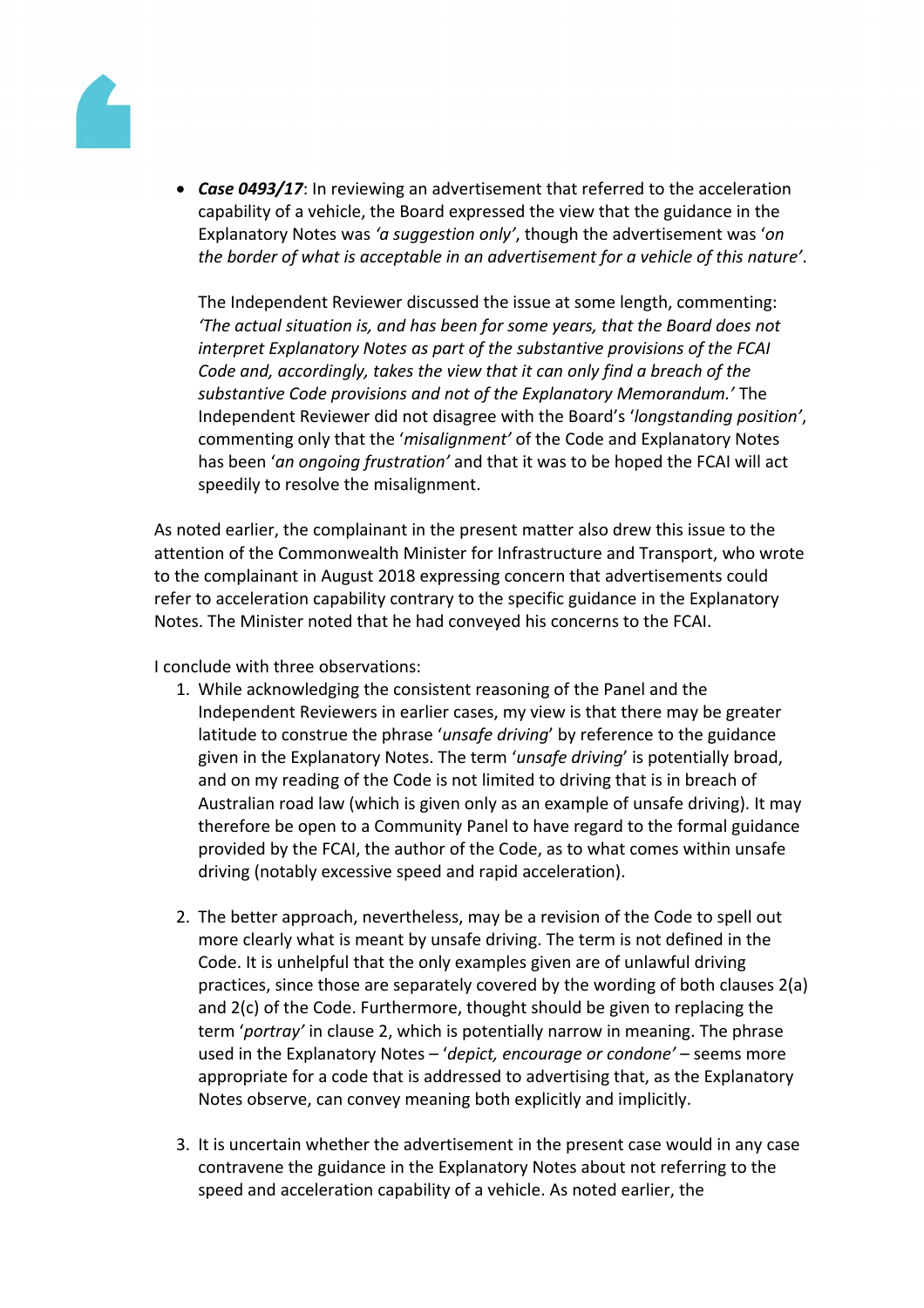![](_page_14_Picture_0.jpeg)

advertisement refers to vehicle speed as a general consideration, but not specifically in reference to the vehicle depicted in the advertisement. Nor, as the Community Panel decided in this case, does the advertisement expressly *'encourage or condone unsafe or reckless driving'*. On the other hand, a Panel may take the view that the advertisement implicitly promotes the speed capability of a BMW i vehicle as a desirable feature for a prospective purchaser. As noted earlier, the vehicle is depicted passing a building that displays the word '*fast'.*

I recommend that the Community Panel review its determination as to whether the advertisement implicitly promotes the speed capability of the vehicle as a desirable feature, and if so whether that contravenes the requirement of the Code that an advertisement should not portray unsafe driving. In my view, the substantial flaw in the Panel's earlier determination was the Panel's failure to address whether the term '*unsafe driving*' can be construed more broadly to encompass concerns regarding speed and acceleration capability, as suggested in the FCAI Explanatory Notes.

I also recommend that Ad Standards consider whether, as suggested above, the terms of the Code are unclear and could be revised. In so recommending I note that the Community Panel's role is to interpret and uphold the FCAI Code provisions as they exist and it is not within Ad Standards power to change or rewrite the Code.

# **THE DETERMINATION ON REVIEW**

The Ad Standards Community Panel (Panel) noted the request for review of its decision and the findings of the Independent Reviewer.

The Panel noted that the Independent Reviewer considered that there were substantial flaws in the Panel's determination. Specifically, the Independent Reviewer noted that:

- the reasoning of the Community Panel is open to question, having regard to the form of the advertisement, the reliance placed by the panel on the brevity of the lane change clip, and the fundamentally important obligation imposed by the Code upon advertisers not to portray unsafe driving [Change of lane scene]
- the Panel failed to address whether the term 'unsafe driving' can be construed more broadly to encompass concerns regarding speed and acceleration capability, as suggested in the FCAI Explanatory Notes [Speed]

The Panel noted that it needed to reconsider the case under the Federal Chamber of Automotive Industries Voluntary Code of Practice for Motor Vehicle Advertising (the FCAI Code) taking into account the Independent Reviewer's recommendations and comments.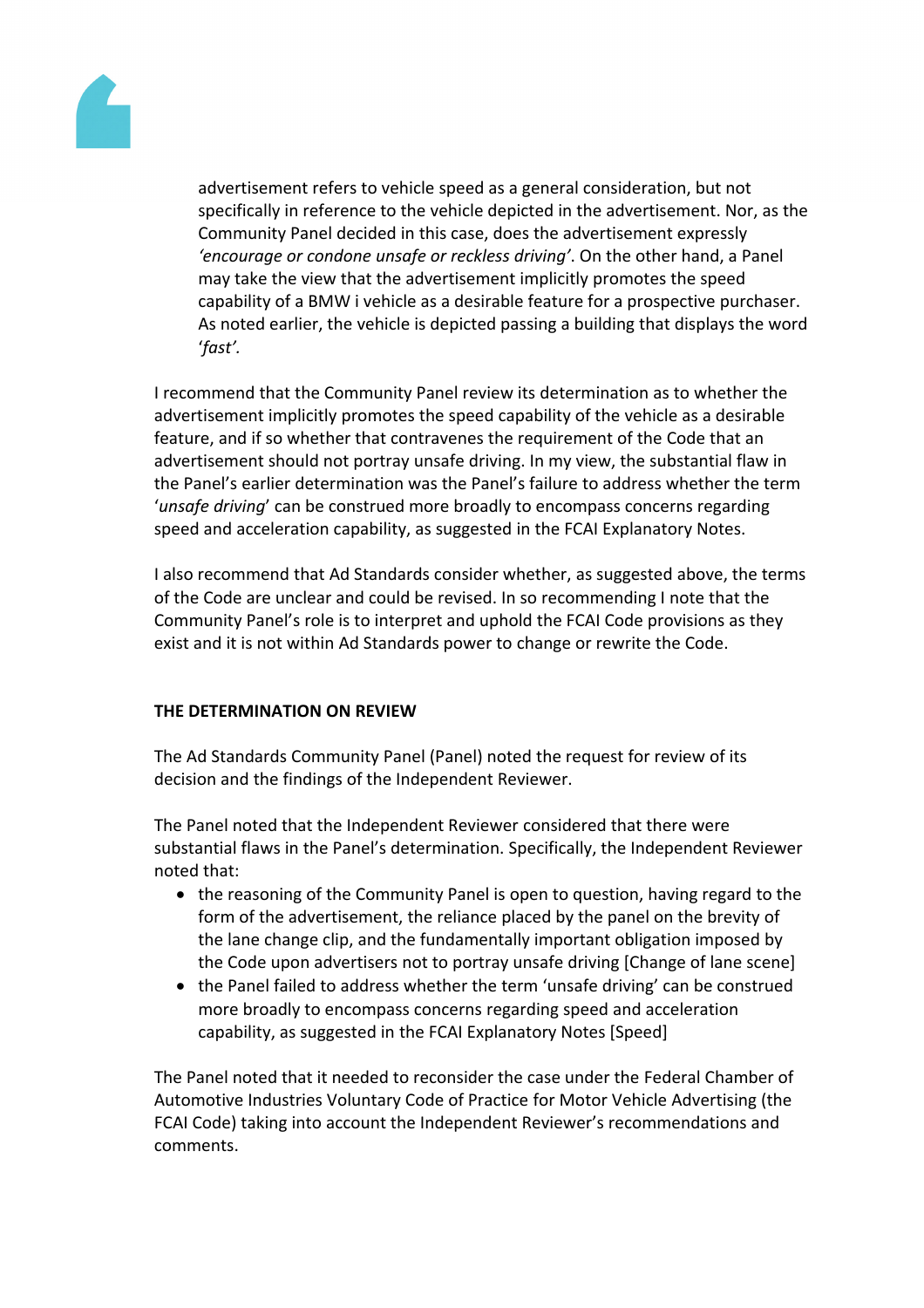![](_page_15_Picture_0.jpeg)

The Panel noted that the complainant's submission for review as well as the Independent Reviewer's comments include concerns about the structure and clarity of the FCAI Code. The Panel noted that the FCAI Code is written by the FCAI and its role is to consider the Code as written, and that the Explanatory Notes accompanying the FCAI Code are secondary guidance for industry and do not form part of the Code. The Panel noted that the complainant may wish to refer their concerns about the FCAI Code to the Federal Chamber of Automotive Industries directly.

**Clause 2(a): Advertisements for motor vehicles do not portray ...unsafe driving, including reckless or menacing driving that would breach any Commonwealth law or the law of any State or Territory in the relevant jurisdiction in which the advertisement is published or broadcast dealing with road safety or traffic regulation, if such driving were to occur on a road or road-related area, regardless of where the driving is depicted in the advertisement.**

# Changing lanes

The Panel noted the comments of the Independent Reviewer relating to the interpretation of the Code - specifically, that Clause 2(a) may be understood to refer to both unsafe driving *and* driving that would breach road rules, rather than to mean that unsafe driving *is defined as* driving that would breach road rules. The Panel acknowledged this distinction and considered the advertisement with this in mind.

The Panel noted the evidence provided by the complainant, being a letter from Mr John Hardwick, Chief, Centres for Road Safety and Maritime Safety, Environment and Regulation, Transport for NSW. The Panel noted Mr Hardwick's comment that "Drivers are required to give a change of direction signal … and stop giving the change of direction signal as soon as the driver completes the change of direction". It is not clear in what capacity Mr Hardwick gave his opinion.

The Panel acknowledged that the previous case report had quoted a superceded version of the rules. The current rules for a change of direction signal are set out in Rule 46 (left change) and Rule 47 (right change) of the current version of the model Australian Road Rules (as at 28 May 2021). The Panel noted these Rules, which use the same wording other than in their reference to left or right and provide:

# *"46 Giving a left change of direction signal*

*(1) Before a driver changes direction to the left, the driver must give a left change of direction signal in accordance with rule 47 for long enough to comply with subrule (2) and, if subrule (3) applies to the driver, that subrule. Offence provision. Note: Changes direction to the left is defined in rule 45 (2).*

*(2) The driver must give the change of direction signal for long enough to give sufficient warning to other drivers and pedestrians.*

*(3) If the driver is about to change direction by moving from a stationary position at the side of the road or in a median strip parking area, the driver must give the change*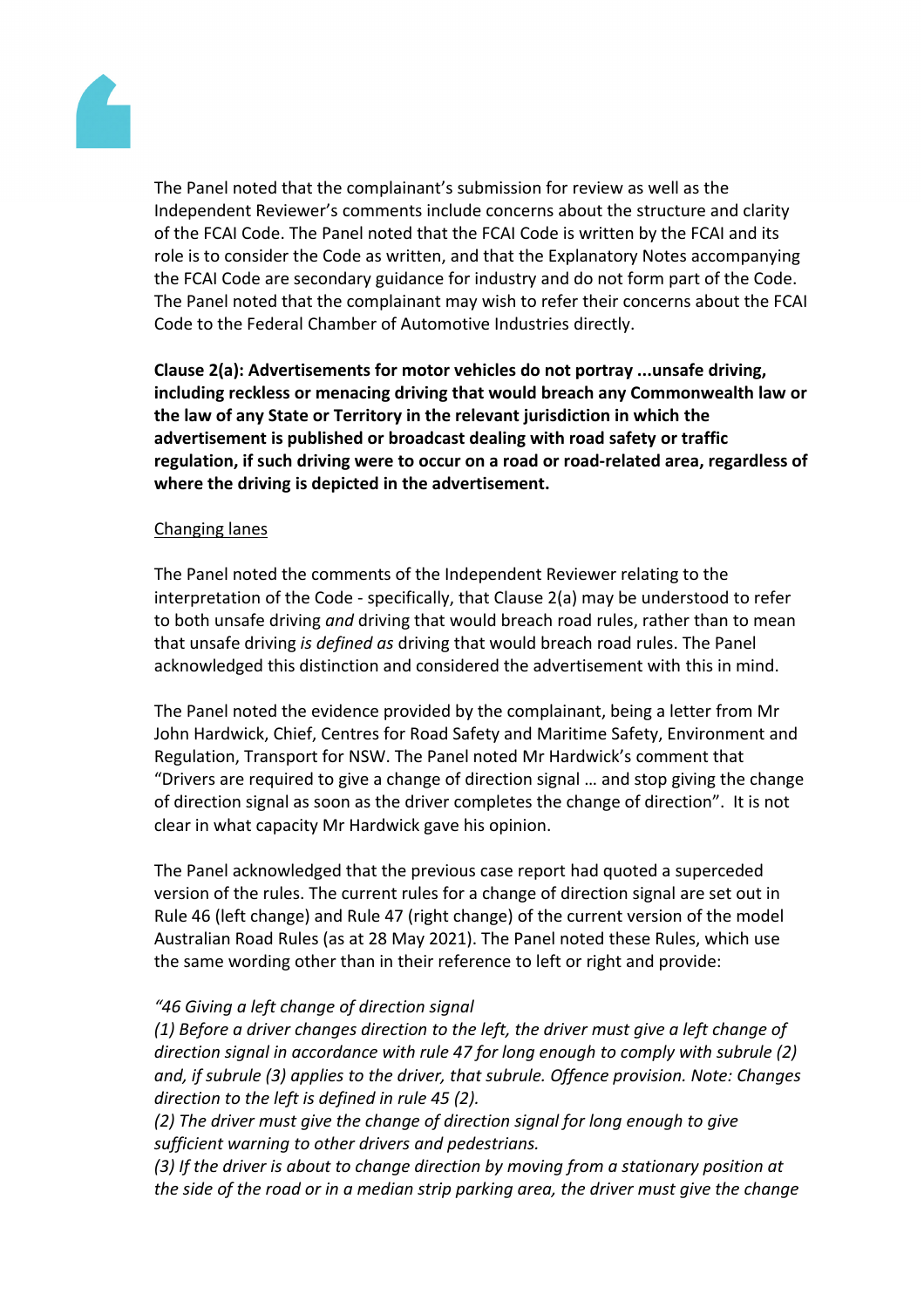![](_page_16_Picture_0.jpeg)

*of direction signal for at least 5 seconds before the driver changes direction. Note: Median strip parking area is defined in the dictionary.*

*(4) The driver must stop giving the change of direction signal as soon as the driver completes the change of direction. Offence provision.*

*(5) This rule does not apply to a driver if the driver's vehicle is not fitted with direction indicator lights. Note: Driver's vehicle is defined in the dictionary."*

The Panel specifically noted the comments from Mr Hardwick with reference to item 4 of Rules 46 and 47, and his interpretation that item 4 of the Rules is not simply a prohibition on continuing to signal when any change of direction is complete, but taken together with item 2 amounts to an obligation to continue to signal until the change of direction is complete.

The Panel noted however that the Rules are drafted without specific reference to continuing to signal and considered that Mr Hardwick's interpretation of this item 4 of the relevant Rules may not be shared by other law enforcement officials. The Panel considered that it could be interpreted to mean that maintaining a signal after completing a manoeuvre is prohibited, rather than that a signal must be maintained throughout the duration of a manoeuvre. That is, that failing to signal before a manoeuvre and failing to cease signalling after a manoeuvre is completed are two separate offences. The Panel further considered that Mr Hardwick's letter apears to be an individual viewpoint and is not representative of all law enforcement in all states and territories. It therefore does not bind the Panel.

The Panel noted the Independent Reviewer's comment that there is nothing in the advertisement to indicate that the vehicle has provided sufficient warning to other drivers, however the Panel considered that there is also nothing in the advertisement to indicate that the vehicle has *not* provided sufficient warning to other drivers.

The Panel acknowledged the Independent Reviewer's comment that it had given too much weight to the brevity of the scene. The Panel noted that it had historically taken the duration of a scene into consideration when assessing an advertisement and considered that the duration of the scene is relevant as it affects the overall impression of the advertisement as seen by a regular viewer. The Panel noted that the FCAI Code states that advertisements must "not portray" material in breach of the Code and considered that the short scene could not with certainty be said to portray a breach.

The Panel considered that finding a breach of the FCAI Code in this instance may set an unfortunate precedent and place an unreasonable onus on all future vehicle advertisements in which very brief transitionary scenes are frequently used.

Nevertheless, the Panel considered that it would be wise for advertisers to carefully consider the impact of even very brief scenes such as this one, and emphasised that it would have been preferable to show footage of the vehicle indicating.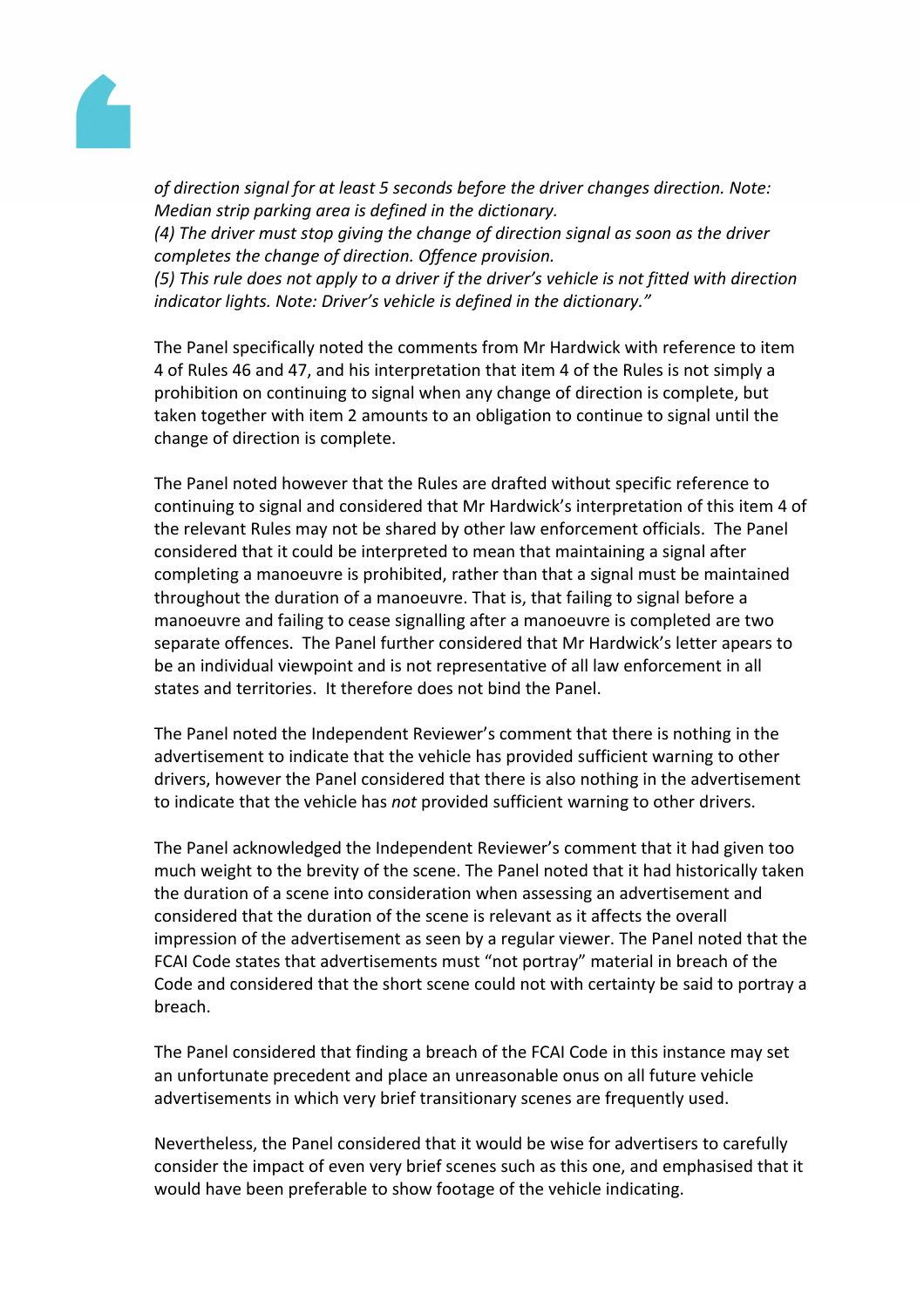![](_page_17_Picture_0.jpeg)

The Panel noted the Independent Reviewer's comments that even if not a technical breach of road rules, the material shown may still be a depiction of unsafe driving, and noted that there is no guideline in the FCAI Code or the Explanatory Notes for the basis on which such determinations might be assessed.

The Panel noted that its role is to uphold broad community standards. The Panel therefore assessed the scene with broad community standards in mind. The Panel considered that most viewers of the advertisement, being members of the general public, would be unlikely to find such a brief and inconclusive scene to be a depiction of unsafe driving that would warrant a finding of breach of the FCAI Code.

Overall, the Panel considered that in the context of a one second scene in which it is not clear that unsafe driving is depicted, the advertisement did not breach the FCAI Code.

# Speed

The Panel acknowledged that there has historically been some contention about the FCAI Code and the Explanatory Notes, as detailed by both the complainant and the Independent Reviewer in their comments.

The Panel reiterated that its role is to assess advertisements against the provisions of the FCAI Code as it is written.

The Panel considered the Independent Reviewer's comments that it may be open to the Panel to have regard to the guidance provided by the FCAI (the author of the Code) to industry as to what may come within the meaning of unsafe driving (notably excessive speed and rapid acceleration).

The Panel noted that Clause 2(b) of the FCAI Code refers specifically to speed, stating:

*"Advertisers should ensure that advertisements for motor vehicles do not portray … people driving at speeds in excess of speed limits in the relevant jurisdiction in Australia in which the advertisement is published or broadcast."*

The Panel considered that the drafting of the separate provisions in the FCAI Code indicates an intention that the matter of "speed" is to be considered separately from "unsafe driving", and that the focus of Clause 2(b) is on the portrayal of excess speeding.

The Panel considered that while there is some disparity between the FCAI and the Explanatory Notes, given that Objectives of the Code include the provision that:

*"In the event of ambiguity, the provisions of the Code will prevail"*